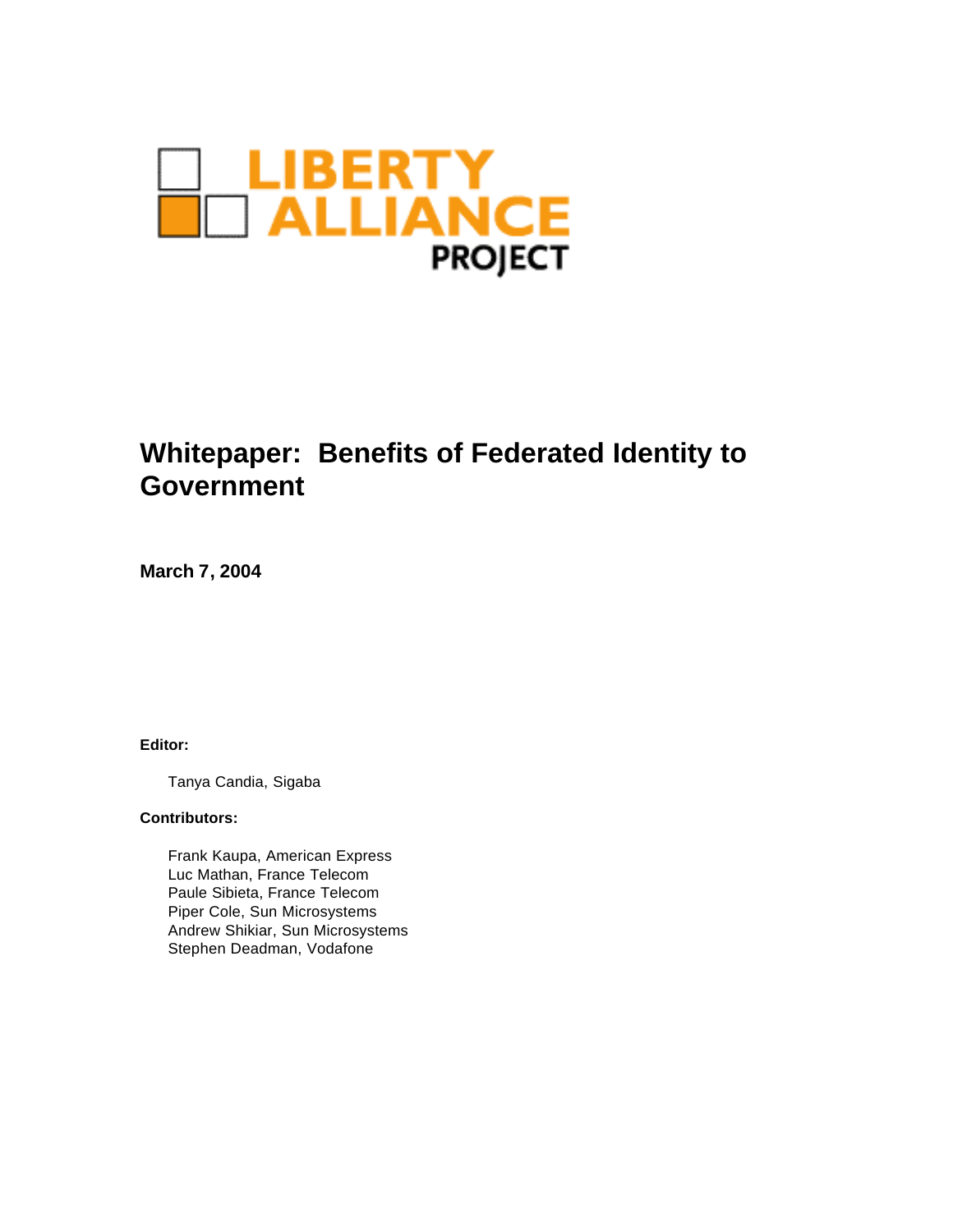### **Abstract:**

Today's administrative and business environment calls for information sharing on an unprecedented scale, from government to business to citizen. Sharing and interoperating among agencies, businesses and governments around the world creates opportunities to simplify processes and unify work, as well as improve the overall performance of government. Secure interoperability, based on identity management solutions, enables substantial cost savings, streamlined processes, and faster communication of vital information to the benefit of governments and citizens of all nations.

At the core of this revolution is the concept of identity management and the need for a standard that is open, interoperable and decentralized. In addition, it must allow for privacy safeguards across all sectors. The Liberty Alliance Project was established to address this need, and to tackle the twin issues of standards and trust.

The Liberty Alliance is ushering in federated identity implementations that allow the public sector to find substantial benefits, including:

- Improved alliances, both within governments and between governments, through interoperability with autonomy
- Faster response time for critical communications
- Cost avoidance, cost reduction and increased operational efficiencies
- Stronger security and risk management
- Interoperability and decreased development time

The Liberty Alliance consists of over 150 leading organizations across the globe, including numerous government and non profit agencies. The US General Services Administration, the CIO Office of the Austrian government, the Royal Mail, Canada Post, Hong Kong Post, the US Department of Defense, the University of Hamburg, University of Chicago as Operator of Argonne National Laboratory, Financial Services Technology Forum, Helsinki Institute of Technology, International Security and Privacy Alliance, BITS, The Open Group -- all are examples of public sector organizations that add to the diversity and scope of the Liberty Alliance and provide intriguing examples of the role of federated identity management in today's evolving world.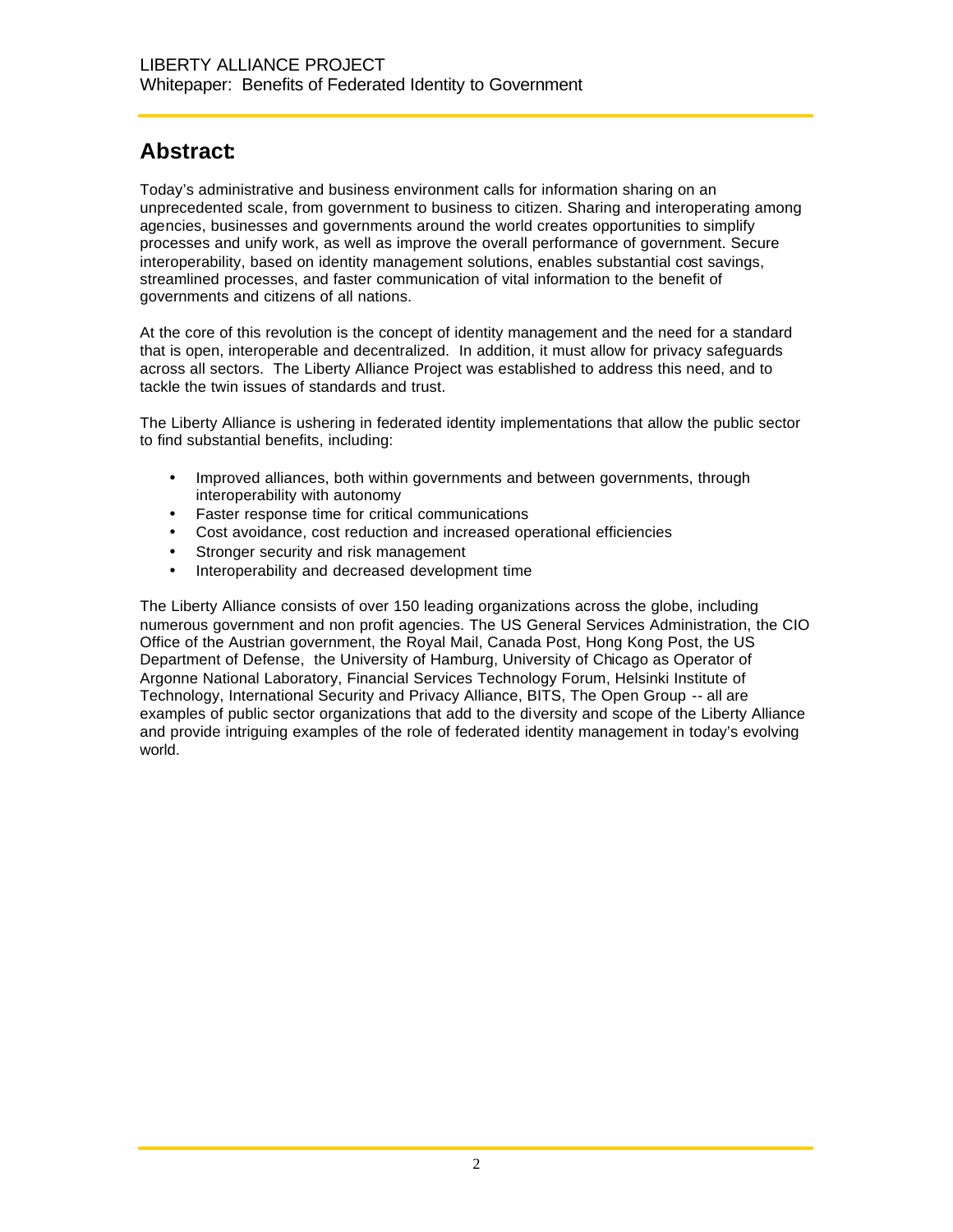# **Table of Contents**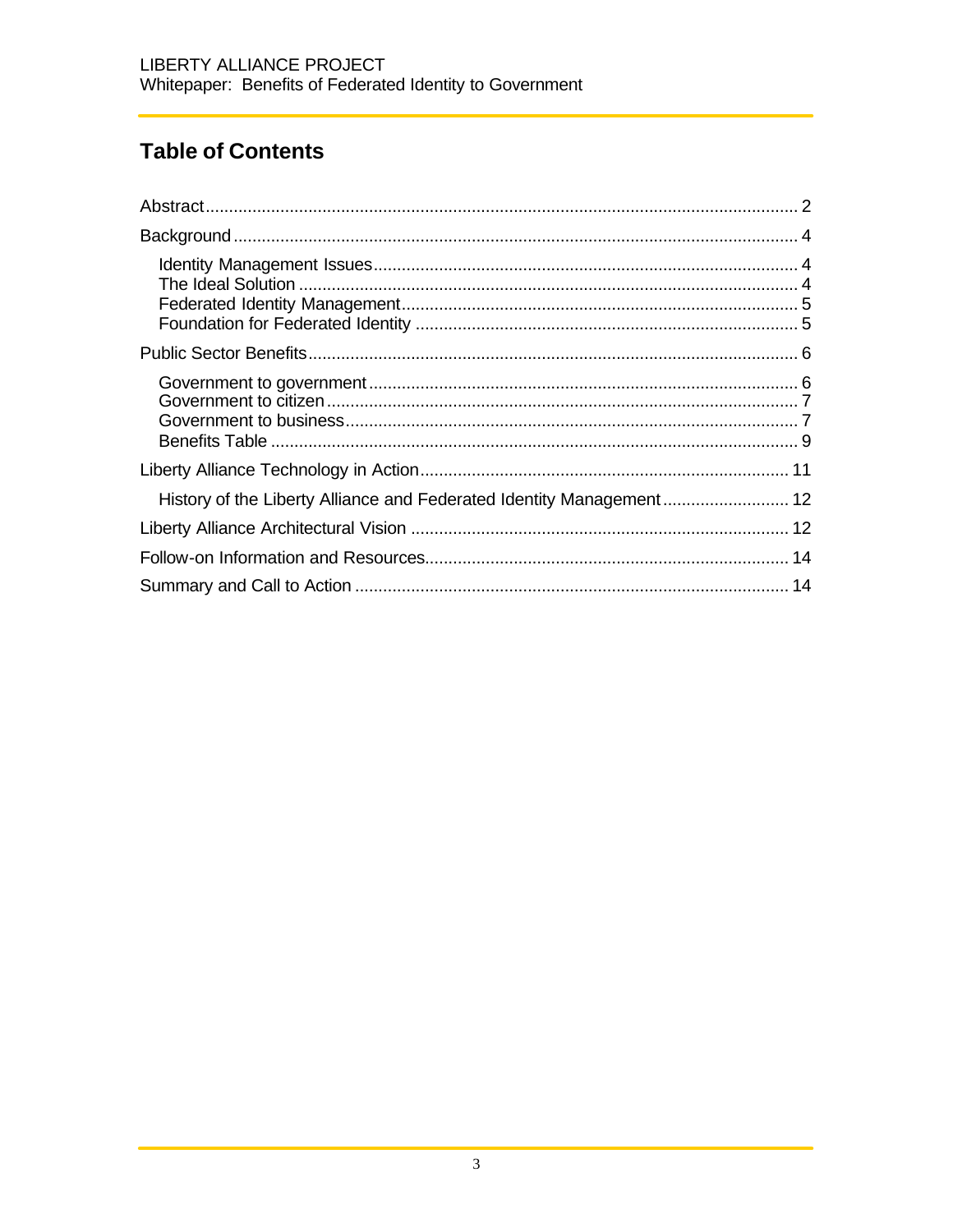## **Background**

Today's administrative and business environment has created an unprecedented need to securely share sensitive information among national, regional and local governments, agencies and organizations, as well as with citizens and business entities. The true distributed computing platform created by the Internet brings into sharp relief the importance of adhering to emerging privacy standards and data security regulations.

Identity is at the core of any information-sharing transaction: government to citizen, government to business, or government to government. An individual's identity not only proves that he is who he says he is, it also indicates what he can do and what resources he can access. Governments are often the source of core documents that relate to one's identity: birth certificates, drivers' licenses, employment and tax records, marriage and death certificates, and the like. Identity credentials are perhaps more relevant in today's digital society in their electronic form than on paper.

### **Identity Management Issues**

Effectively managing one's identity means retaining control over the information relative to who one is, who has access to it and how it is used. While simple in the abstract, the task is enormously complex in reality. Even within a single organization an individual may rely on multiple identities: an employee may need to authenticate to a database, an application or a service using completely different mechanisms. Once outside the organization, the problem is compounded. Multiple organizations will hold multiple instances of identity and attribute information. The problem of effectively managing all these instances is enormously complex, resulting in ineffective identity management and complexity.

Furthermore, as governments, citizens and businesses extend their relationships, they are challenged to grant access to services and applications to the right people at the right time without sacrificing privacy, security or scalability. Since today's communities of interest are built and modified on a dynamically changing basis, trust must be able to be created or eliminated quickly. The old ways of managing identity dramatically reduce the organization's ability to move quickly enough to respond to changing relationships.

#### **The Ideal Solution**

Ideally, government would like to have the ability (whether through technology, business practices, policies, education or a combination thereof) to meet these seemingly conflicting requirements:

- Simplify access to services and applications both inside and outside the organization
- Reduce the need to maintain and manage multiple sets of identity credentials
- Reduce the cost and complexity of managing identities
- Enable dynamic creation and management of trusted relationships
- Preserve privacy and ensure data security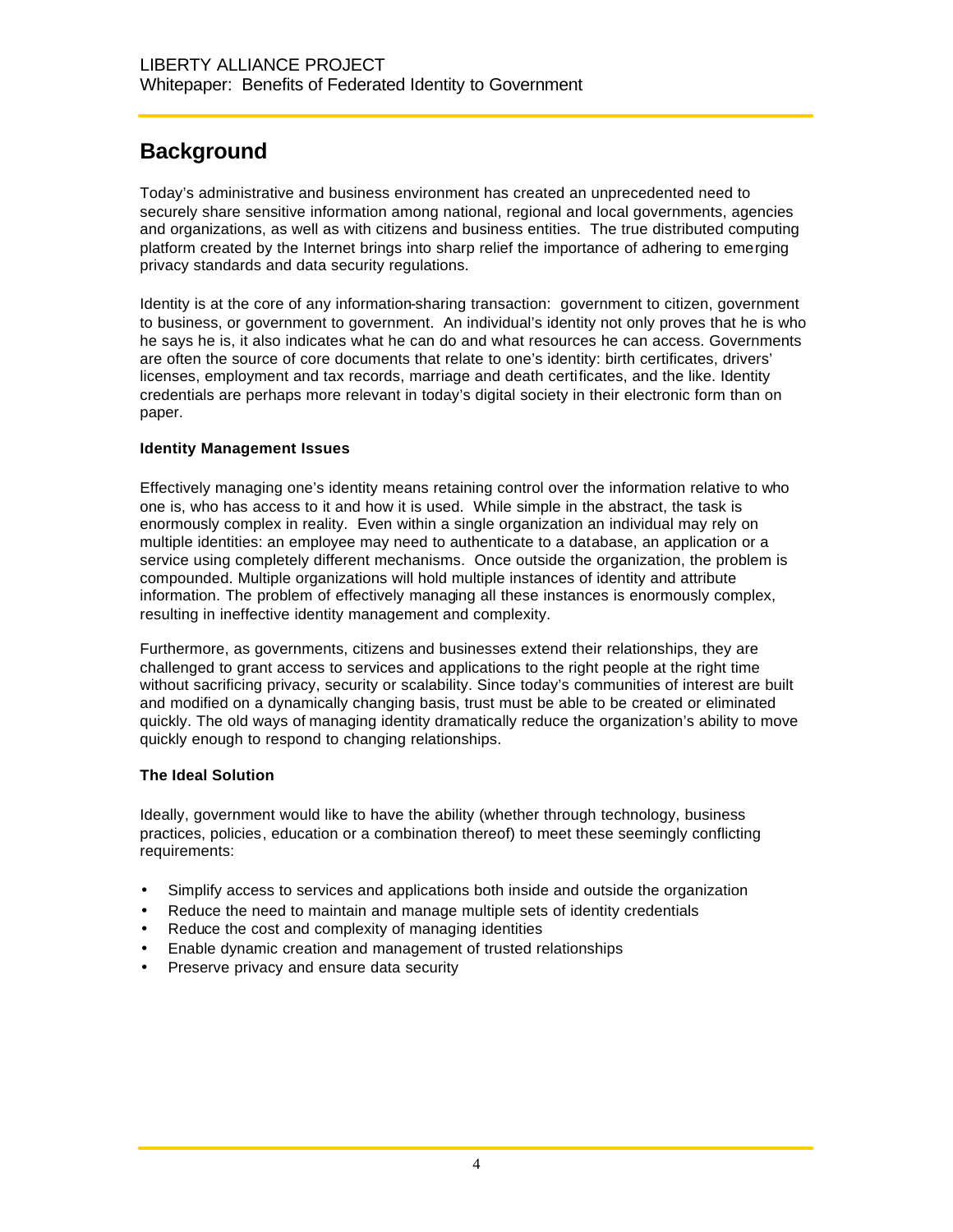#### **Federated Identity Management**

Fortunately, there is an answer to this need: *federated identity management*. Federated identity management makes it possible for an authenticated identity to be recognized and take part in personalized services across multiple domains. Federated identity avoids the pitfalls of centralized storage of personal information, while allowing users to link identity information between accounts. Since users can control when and how their accounts and attributes are linked and shared, they retain greater control over their personal information. In practice, this means that users can be authenticated by one organization or website and be recognized, and delivered personalized content and services, in other domains without having to re-authenticate.

Increasingly, governments are looking at network identity as a way of interacting with their various constituencies and partners. Examples abound: Japan, France, the UK, New Zealand, the United States and Canada all have e-authentication initiatives.

### **Foundation for Federated Identity**

Federated identity requires two key components: trust and standards. The first

#### **LLOYD'S OF LONDON: A 300-YEAR-OLD CIRCLE OF TRUST**

*The concept of a "Circle of Trust" is nothing new to business; in fact, it is at the core of some of the oldest and most successful businesses in the world. An excellent example is Lloyd's of London, one of the earliest insurance confederacies.*

*Lloyd's began in Edward Lloyd's Thames -side coffee house in London in the 1680s. Lloyd himself was not involved in insurance but provided a forum whereby ship captains, merchants, and ship owners could carry on their business of insuring ships and their cargoes. These wealthy individuals would sign their names one after another (incidentally the source of the term "underwriter") on a policy, along with the amount of cargo that they agreed to cover. This list would be available for seafaring business owners to review and to engage for marine insurance.*

*Over time this list grew from a loose confederacy of several dozen individuals into the exclusive list of 122 underwriting syndicates and companies - Lloyds' members, To this day, only members of the Lloyd's circle of trust can carry on insurance business under the Lloyd's name.*

component, trust, is realized through the important concept of a Circle of Trust: a group of organizations that have established trusted relationships with one another and have pertinent agreements in place regarding how to do business and interact with each other and manage user identities. Once a user has been authenticated by a Circle of Trust identity provider, that individual can be easily recognized and take part in targeted services from other service providers within that Circle of Trust.

The Circle of Trust concept is not new to organizations – there have been Circles of Trust in the offline world for years, ranging from the world's preeminent insurance company, Lloyds of London (see sidebar) to affinity partnerships between travel providers, to government management of citizen records Bringing the "Circle of Trust" to the online world of identity-based web services, however, is a new concept that the Liberty Alliance is driving through its specifications and guidelines.

The second component relates to a common set of technical and business standards and guidelines that allows for the deployment of meaningful Web services. The Liberty Alliance Project was formed to foster development of these standards and specifications. More detail on the standards promulgated by the group is outlined at the end of this document. Thanks to the Liberty Alliance, governments can now capitalize on the promise of Web services by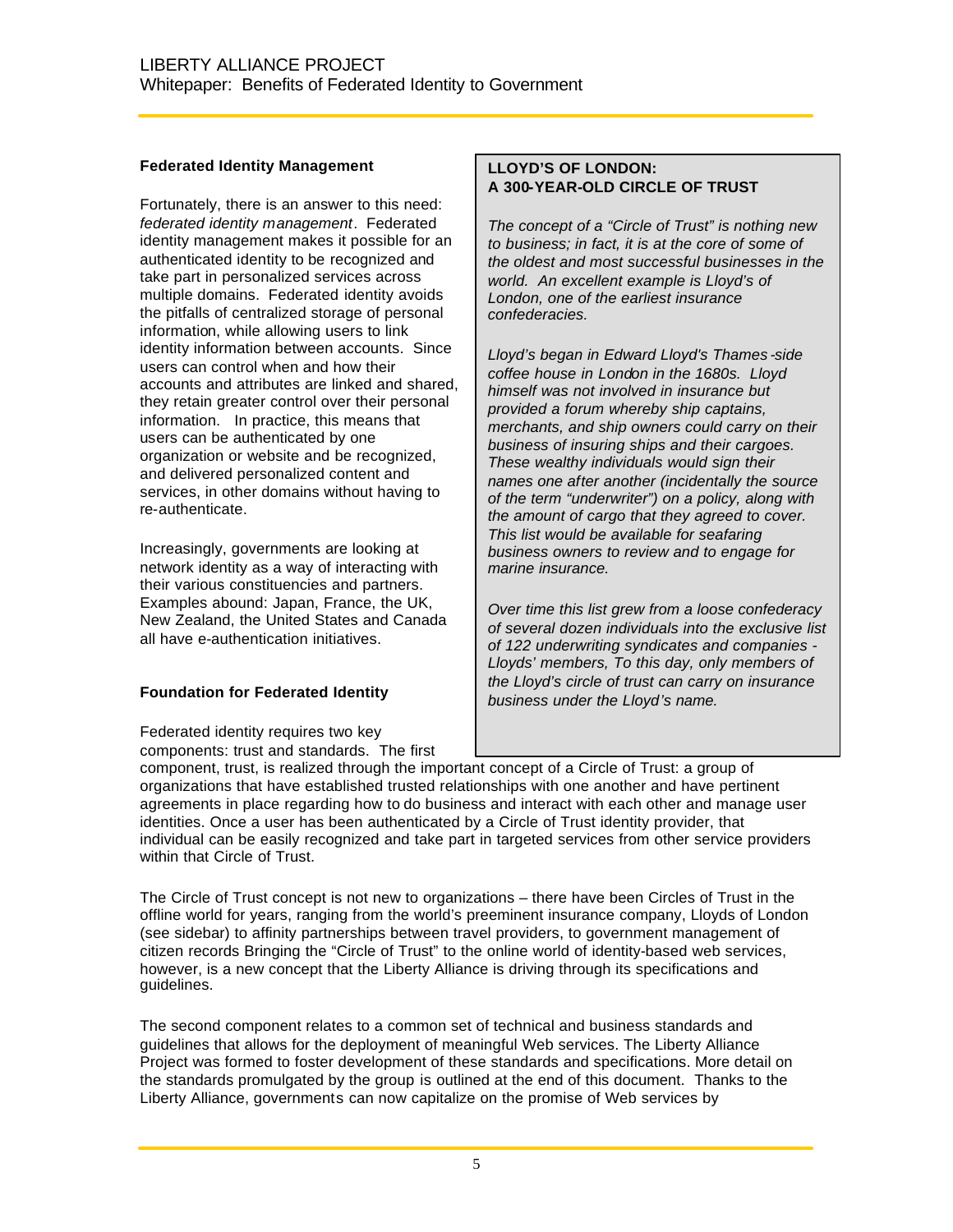implementing federated identity systems based on products and technologies that support the Liberty protocols. They gain greater efficiency with information technology expenditures, create new communication and collaboration opportunities with partners, and expand service offerings to their citizens.

# **Public Sector Benefits**

Within a single government organization, a Liberty-enabled identity management infrastructure can bring substantial cost savings, operational efficiencies and increased security. These benefits come in the form of more effective employee provisioning and password management (cost reduction of up to  $80\%$ <sup>1</sup>), focused development efforts on a single standard that will be supported by a variety of technology providers, and the ability to more easily outsource certain employee applications in a secure and flexible manner. Also, since employee identities can be managed internally and brought online and offline quickly, deployment of a federated identity infrastructure limits an organization's vulnerability to security attacks by current or former employees and contractors.

However, the real benefits of federated identity management can be seen when communication takes place between and among various organizations. Below we briefly discuss several situations that call for federated identity.

#### **Government to government**

Many types of vital information must be shared across government and organizational boundaries. Interoperability is a requirement within agencies, among organizations, and even between nations. Indeed, the dynamically changing nature of national coalitions calls for dynamic Circles of Trust. A federated architecture now allows systems to interoperate while maintaining their autonomy. The Circle of Trust provides participating organizations with the framework to ensure that this interoperability is trusted and secure.

The compelling need for sharing sensitive information, and thus for federated identity management, can be clearly seen in times of disaster. A regional incident, such as an earthquake or avalanche, brings together myriad organizations that must freely share disaster response information among all relevant agencies and governments, often spanning multiple countries. When information about individuals, rescue and response actions and law enforcement activities are at stake, it is vitally important to ensure that individuals are properly authenticated prior to exchanging such sensitive information.

Government information sharing is a requirement not only in times of crisis; in fact, it permeates all aspects of government. For example, the European Commission's eEurope activity covers a number of initiatives including e-government, e-health, e-learning and e-business, all designed to foster the development of new and better services. Examples include initiatives related to the health sector in Spain and Finland, the management of relations between administrations and companies in Belgium, the indexing of public files in Italy, e-voting in some local consultations in France, and much more. In each, the need for interchange of information requires a federated identity management framework to enable free flow of information while preserving security and privacy.

 $\overline{a}$ <sup>1</sup> RBC Capital Markets: Safe & Sound  $-$  A Treatise on Internet Security (Nov. 2001)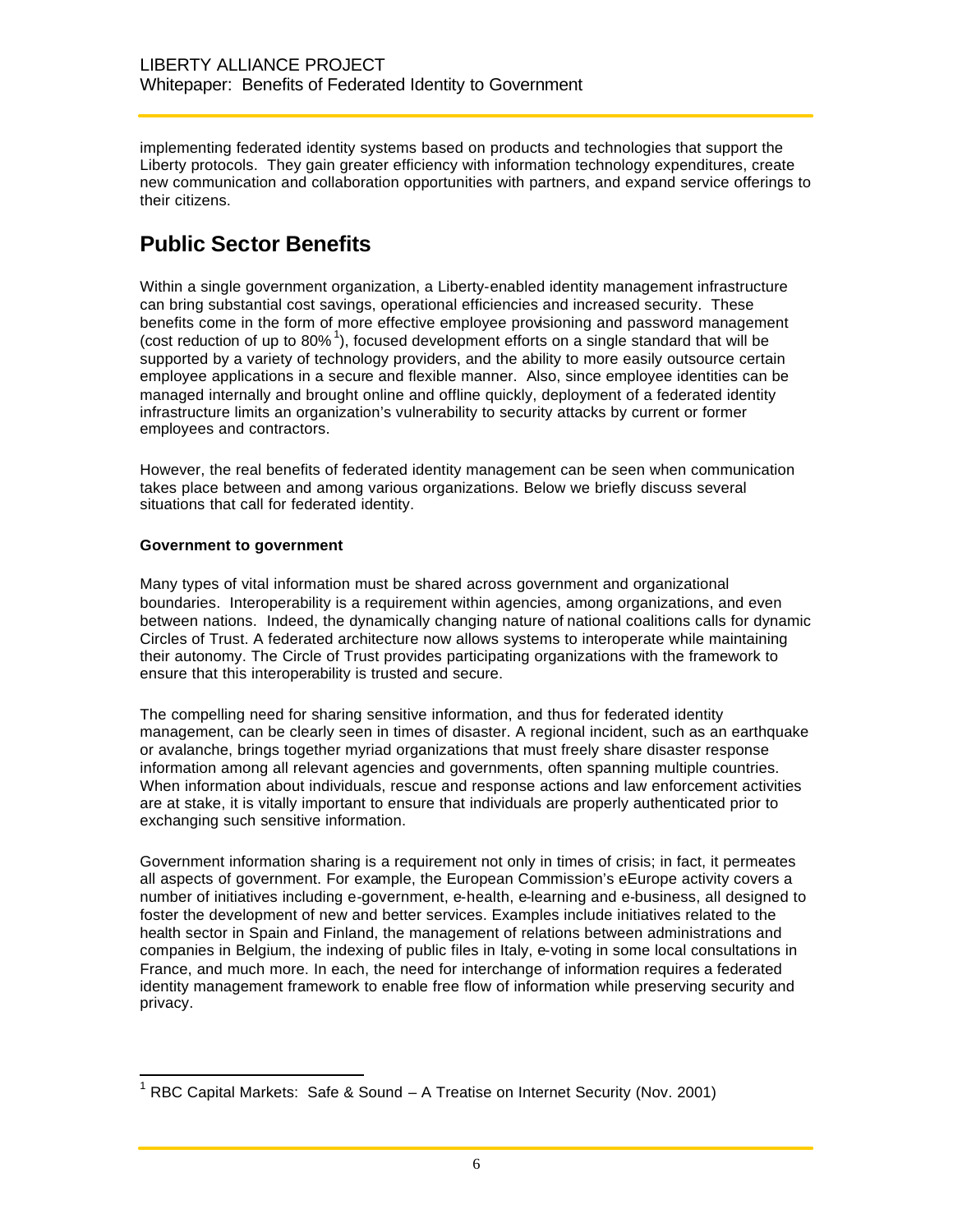#### **Government to citizen**

Perhaps in no other area of communication is the need for secure yet open access as important as in government-to-citizen interaction. Governments around the world are embarking on egovernment and e-authentication initiatives, widespread broadband access, and electronic communication programs in order to bring the benefits of technology to their citizens.

In the public sector, various government departments and agencies give citizens and businesses access to online services through their e-authentication initiatives. To avoid any generalized interconnection of public files containing personal information, the federated approach is ideal: it ensures that data is not duplicated in a single central database.

Individual government authorities can act as identity providers for citizens by establishing Circles of Trust and offering a complete range of personalized applications across different government agencies and domains, such as online tax declaration, reimbursement for medical expenses, car registration and electronic passport and drivers license renewals. In addition, with strong yet manageable authentication, governments can ensure that benefits are going to the authorized recipients. Such a scheme can quickly lead to single-sign-on, with the resultant benefits of cost reduction and increased security.

The eEurope 2005 Action Plan embodies these initiatives, aimed at modernizing public services and giving everyone the opportunity to participate in the global information society. One area of focus is healthcare. Over the past few years much progress has been made in building integrated regional health information networks, standardized electronic health records and the like. New initiatives will enable rapid reaction to health threats, while protecting individuals' health information from unauthorized access.

#### **Citizens' Growing Demand for Sophisticated Services**

*"Citizens are becoming used to ever-faster response times and ever-higher quality of products and services from the private sector. They expect the same performance from public administrations too. Obscure procedures, long queues, having to re-enter information that is already held by the administration, and "one size fits all" approaches are all practices that are increasingly criticized […]. Finally citizens […] expect authorities to become accountable for the management of taxpayers' money. They also demand more transparency of decisionmaking and democratic involvement in all phases of policy development."* 

From the European Commission communication on the role of eGovernment for Europe's future (September 26, 2003)

#### **Government to business**

Whether for government sales of assets, expanded tax products for business, one-stop business compliance, streamlining of international trade, or other activities, businesses have come to expect more electronic interaction with government. This is especially true for small and medium size enterprises: with limited resources for interacting with government agencies, they are eager to find convenient procedures for such activities as VAT declarations or company registrations. A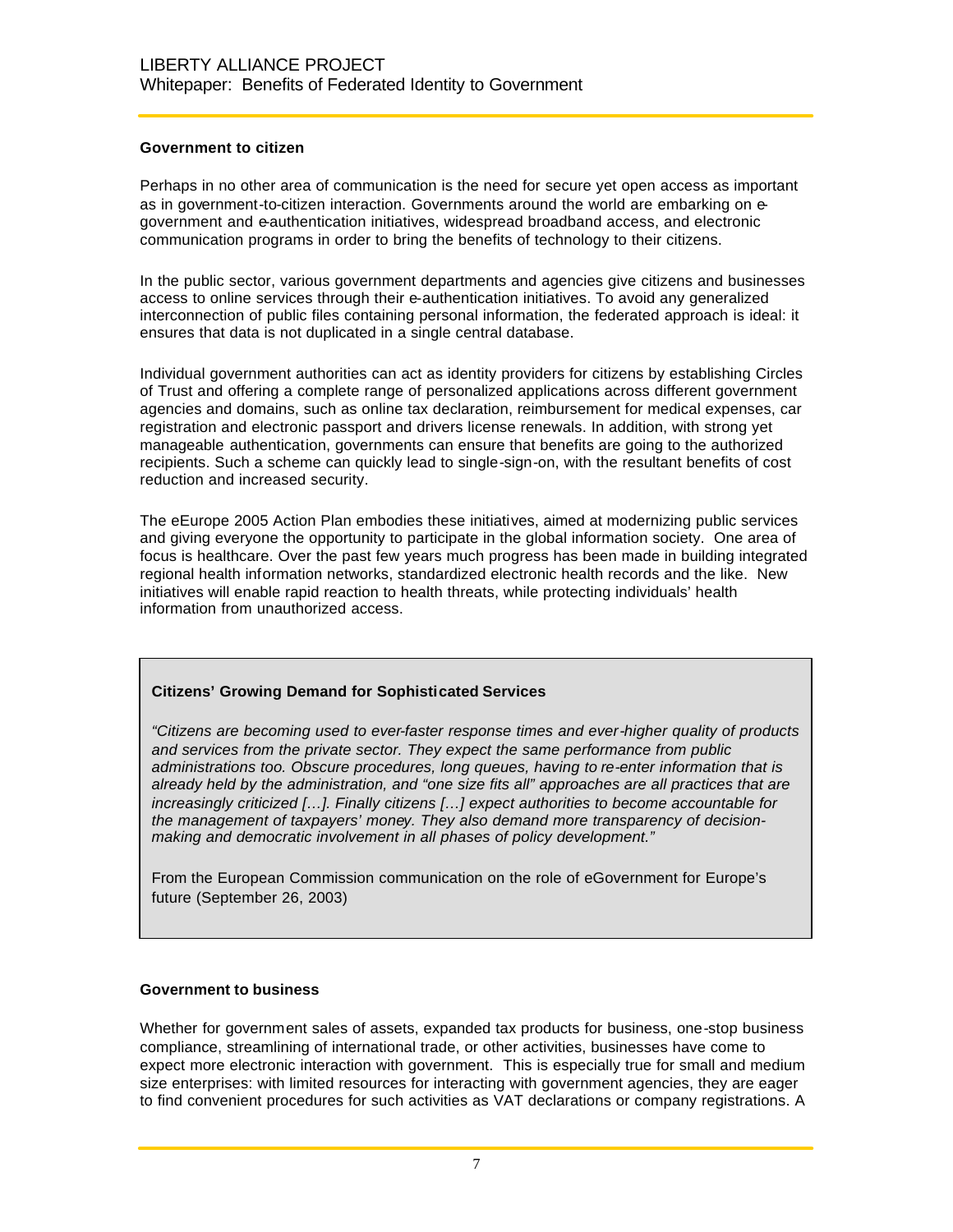federated architecture is essential, as it enables a single-sign-on capability and seamless and secure interaction with distinct functions or agencies, while leaving each user in control of his data.

When business interacts with the government, the conflicting requirements of privacy and interoperability must both be addressed in a delicate balance. An interesting example can be seen today in Japan's EduMart, part of the e-Japan Policy Priority Program and spearheaded by the Strategic Headquarters for the Promotion of an Advanced Information and Telecommunications Network Society (IT Strategic Headquarters). In an effort to bring rich educational content to students at more than 40,000 schools, the IT Strategic Headquarters established an open interface and built an educational content distribution network that will lead to a system in which both public institutions and private businesses can connect to interfaces and freely participate.

Naturally, the requirement to secure privacy had to be balanced with the need to establish openness. Since the users of the solution are students, personal information such as grade history would need to be protected. However, a certain level of personal information (such as focus of study) needs to be shared so that relevant, targeted content can be delivered. By employing Liberty Alliance Phase I Specifications, EduMart was able to ensure single sign on, interoperability and openness for content delivery, and personal information and copyright management. The result: the world's first e-learning system based on the Liberty Alliance specifications.

Additional examples can be seen across the value chain, from government-controlled healthcare programs that must communicate with providers and patients, to government contracts with foreign suppliers, to basic business licensing and taxation. Speed, timeliness, accuracy and user friendliness are the obvious outcomes of such initiatives.

#### **E-Authentication Initiatives Benefit Industry and Government.**

*E-Authentication will minimize the burden on businesses, citizens, and government when obtaining services on-line by providing a secure infrastructure for on-line transactions, eliminating the need for separate processes for the verification of identity and electronic signatures.* 

*"We have been working to put in place infrastructure for the government to be able to trust and use federated identity, however, we also recognize that rules and infrastructure for the*  federation of identity apply much more broadly than the Federal government and we are *committed to work in collaboration with industry, states and local governments to best serve all of our citizens and customers."* 

Karen Evans, Administrator of the Office of Electronic Government and Information Technology, U.S. Government. December 2003.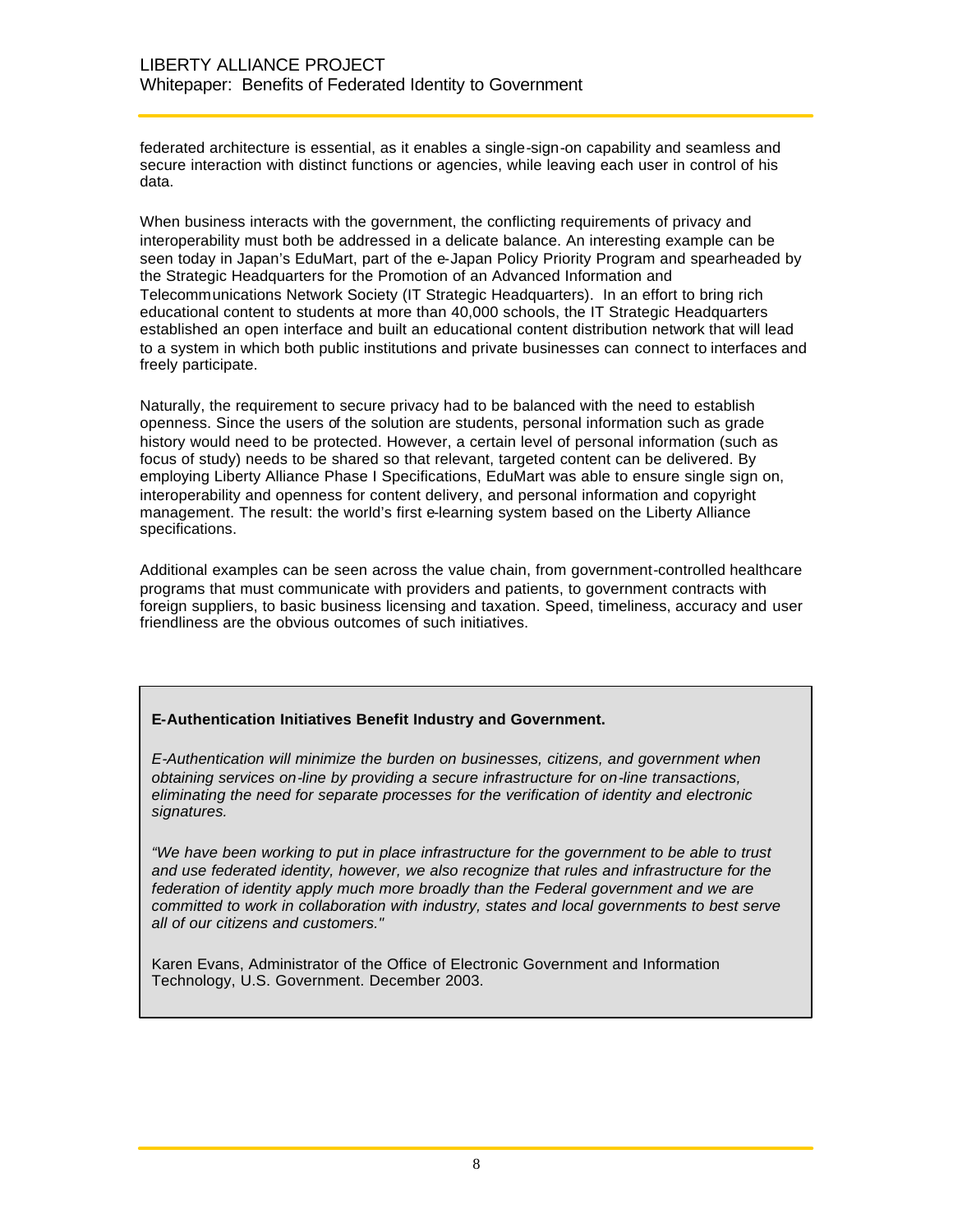To generalize across these public sector audiences, the benefits of implementing a Libertyenabled federated identity strategy and infrastructure fall into five main categories that are detailed further below:

- Improved alliances, both within governments and between governments, through interoperability with autonomy
- Faster response time for critical communications
- Cost avoidance, cost reduction and increased operational efficiencies
- Stronger security and risk management
- Interoperability and decreased deployment time

More details on the benefits that a Liberty-enabled federated identity infrastructure, strategy and/or services can bring follow below.

#### **Benefits Table**

| <b>Benefit</b>                               | <b>Examples</b>                                                                                                                                                                                                       |
|----------------------------------------------|-----------------------------------------------------------------------------------------------------------------------------------------------------------------------------------------------------------------------|
|                                              | Stronger relationships among nations: Enables the secure<br>communication of vital information with other nations while<br>enabling them to retain control over that information                                      |
| <b>Improved alliances</b>                    | • Control of information: Provides for national and<br>organizational autonomy, since individual identity information<br>does not need to be stored in one single location/country.                                   |
| through<br>interoperability<br>with autonomy | <b>Enhanced collaboration:</b> Allows resources and applications<br>to be shared among disparate communities in a way that<br>preserves privacy and confidentiality.                                                  |
|                                              | Strategic advantage through dynamic provisioning: ability<br>$\bullet$<br>to quickly enter into collaborative arrangements to take<br>advantage of immediate needs, and quickly de-provision when<br>the need arises. |
| <b>Faster response</b><br>time for critical  | <b>Faster time to communicate with first responders</b> whether<br>$\bullet$<br>for terrorist threat, environmental hazard, or other time-<br>sensitive information through dynamic provisioning of<br>credentials.   |
| communications                               | Standardization: Creates a standard interface for identity<br>services, making it easier to add and remove parties for critical<br>communication services.                                                            |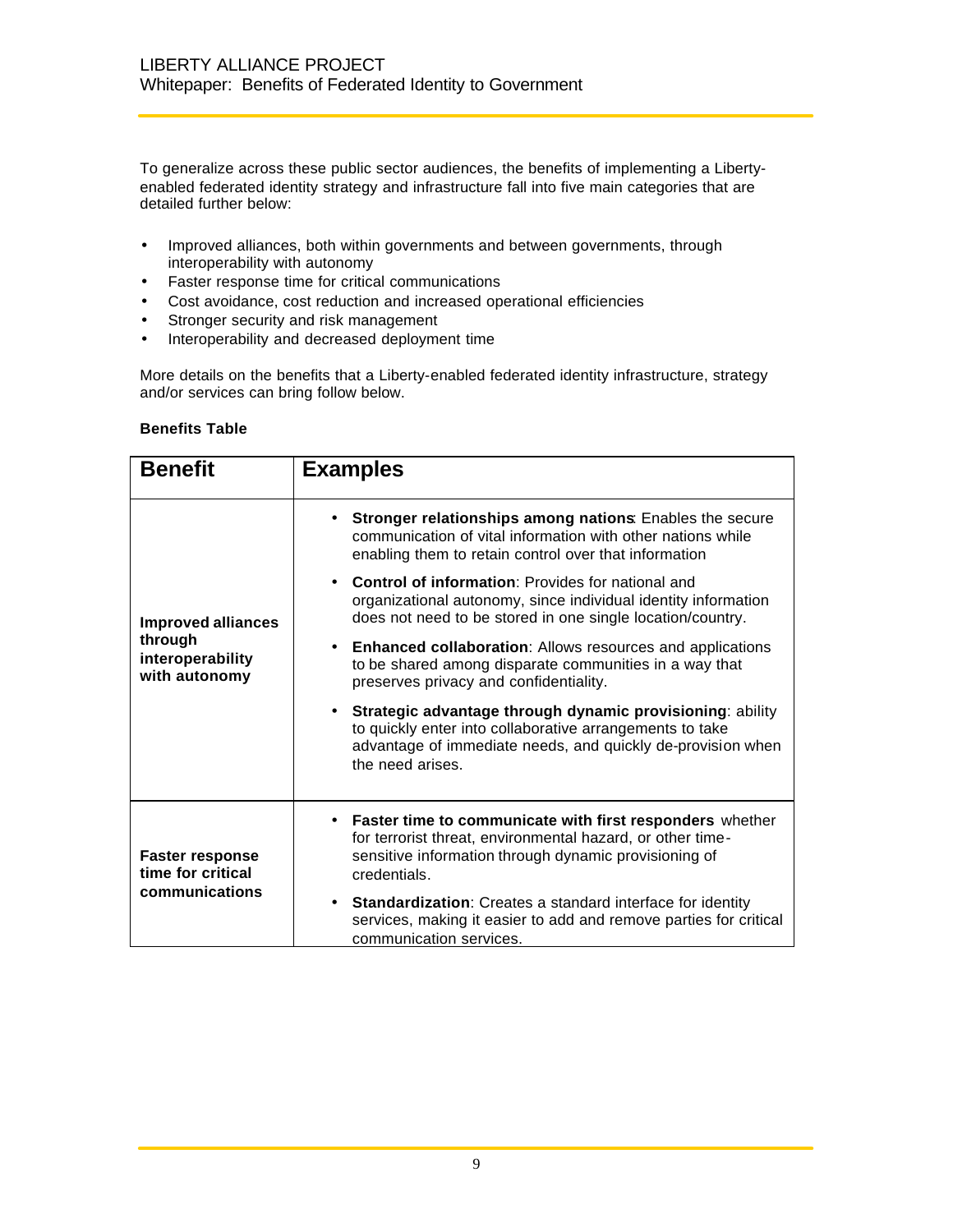| <b>Benefit</b>                                                                      | <b>Examples</b>                                                                                                                                                                                                                                                                                                                                |
|-------------------------------------------------------------------------------------|------------------------------------------------------------------------------------------------------------------------------------------------------------------------------------------------------------------------------------------------------------------------------------------------------------------------------------------------|
|                                                                                     | Increase individual and national productivity by granting<br>citizens faster and easier access to applications and<br>information throughout all agencies of an organization.                                                                                                                                                                  |
| Cost Avoidance,                                                                     | Reduce help desk costs for individual, business partner and<br>citizen identity maintenance and administration costs through<br>secure delegation and self-service of identity information and<br>reduced expense of password resets.                                                                                                          |
| <b>Cost Reduction</b><br>and Increased<br><b>Operational</b><br><b>Efficiencies</b> | Service Development: Allows governments and business to<br>$\bullet$<br>develop to a standard, driving more focused product<br>development efforts and reducing longer-term maintenance<br>and upgrade costs.                                                                                                                                  |
|                                                                                     | <b>Regulatory Support: Provides consideration for regulatory</b><br>compliance issues, including a strong framework for<br>organizations to implement services that support key privacy<br>policies and regulations around the world, including HIPAA<br>and Gramm-Leach-Bliley Act (GLBA) in the US, and the EU<br>Data Protection Directive. |
|                                                                                     | • Authentication Levels: Provides context-sensitive, gradient<br>levels of authentication and risk management to support<br>initiatives such as the U. S. eAuthentication and E.U.<br>eGovernment initiatives                                                                                                                                  |
|                                                                                     | • Security control: Offers integrated and tighter security<br>controls through ubiquitous enforcement of security policies.                                                                                                                                                                                                                    |
| <b>Stronger Security</b><br>and Risk<br><b>Management</b>                           | <b>Nonrepudiation support:</b> Reduces security exposure through<br>nonrepudiation support (i.e., the ability to ensure that a party to<br>a contract or a communication cannot deny the authenticity of<br>their signature on a document or the sending of a message<br>that they originated).                                                |
|                                                                                     | Fine-grained security: Makes it easier for a government<br>organization to more effectively grant fine-grained access to<br>citizens and businesses, and to promptly terminate "orphan"<br>accounts of ex-contractors and partners, alleviating a major<br>source of security attacks.                                                         |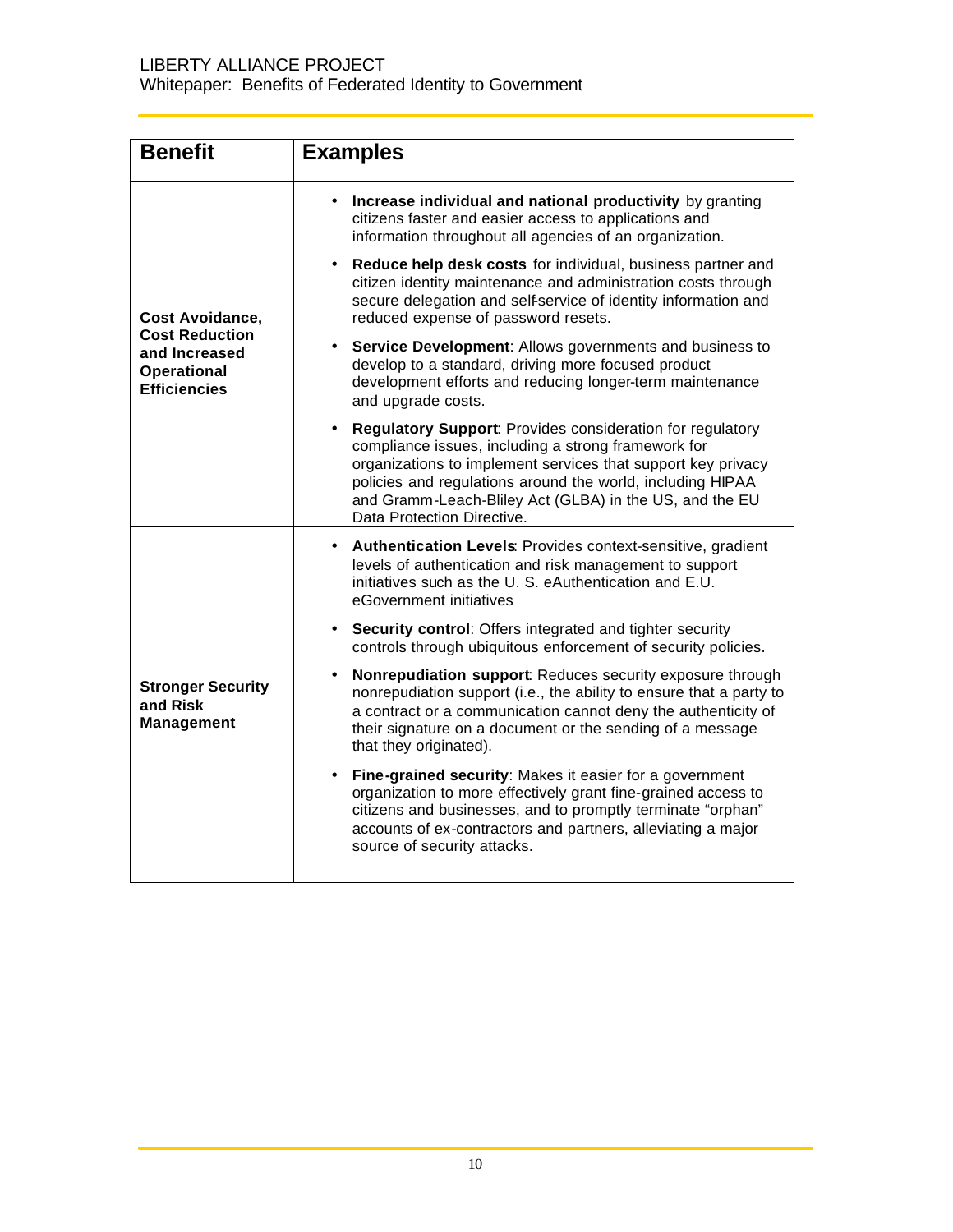| <b>Benefit</b>                                        | <b>Examples</b>                                                                                                                                                                                                            |
|-------------------------------------------------------|----------------------------------------------------------------------------------------------------------------------------------------------------------------------------------------------------------------------------|
|                                                       | • Speeds and eases deployment since the components of the<br>solution are based on commonly accepted standards and<br>interfaces, eliminating the need to develop to myriad<br>integration points.                         |
|                                                       | Interoperability: Provides for more secure, more seamless<br>interoperability between applications and systems, through<br>standards-based identity federation.                                                            |
| Interoperability and<br>decreased<br>development time | Integration: Enables integration of legacy systems without re-<br>engineering their authentication and authorization modules,<br>because the Liberty specification is built on standards.                                  |
|                                                       | • Reduces deployment lags since different parties in a "Circle"<br>of Trust" don't have to agree on the same technology and<br>products at each point of the network, but rather have a<br>common plan from the beginning. |
|                                                       | New Deployments: Allows service providers to deploy new<br>systems that interoperate and communicate with existing<br>systems, minimizing system and customer downtime.                                                    |

## **Liberty Alliance Technology in Action**

Several leading technology providers and system integrators have developed products and services that support the Liberty specifications and can help your organization develop an effective federated identity infrastructure that meets your needs. A full listing of these companies and services can be found at the Liberty Alliance website (http://www.projectliberty.org).

An example of cooperation between government and citizen can be seen in the U.S. initiative called the Internet-based County Land Document Recording Exchange. Intended to dramatically streamline the land recordation process for participants, notably mortgage and title companies, it will save time and money while increasing the integrity of the participating local government land records systems.

This project comprises a Liberty Alliance-compliant Web application, utilizing standard off-theshelf products from a Liberty Alliance member company. It enables mortgage and title company partners to establish and exchange credentials in an interoperable fashion, establishing a strong foundation for an industry "Circle of Trust". Land record exchange credentials can be extended to other applications, and the exchange is able to accept credentials issued by other Libertycompliant identity providers.

Another example, the Joint Warrior Interoperability Demonstration (JWID) 2003, shows government-to-government interoperability. Spearheaded by the U. S., Joint Chiefs of Staff, JWID tackles identity issues across national and international boundaries. One key objective is to enable a standard solution for information sharing among coalition partners. Important issues are authentication and identity management, since each nation retains control of its own information, and desires to maintain its autonomy without impeding the free exchange of information.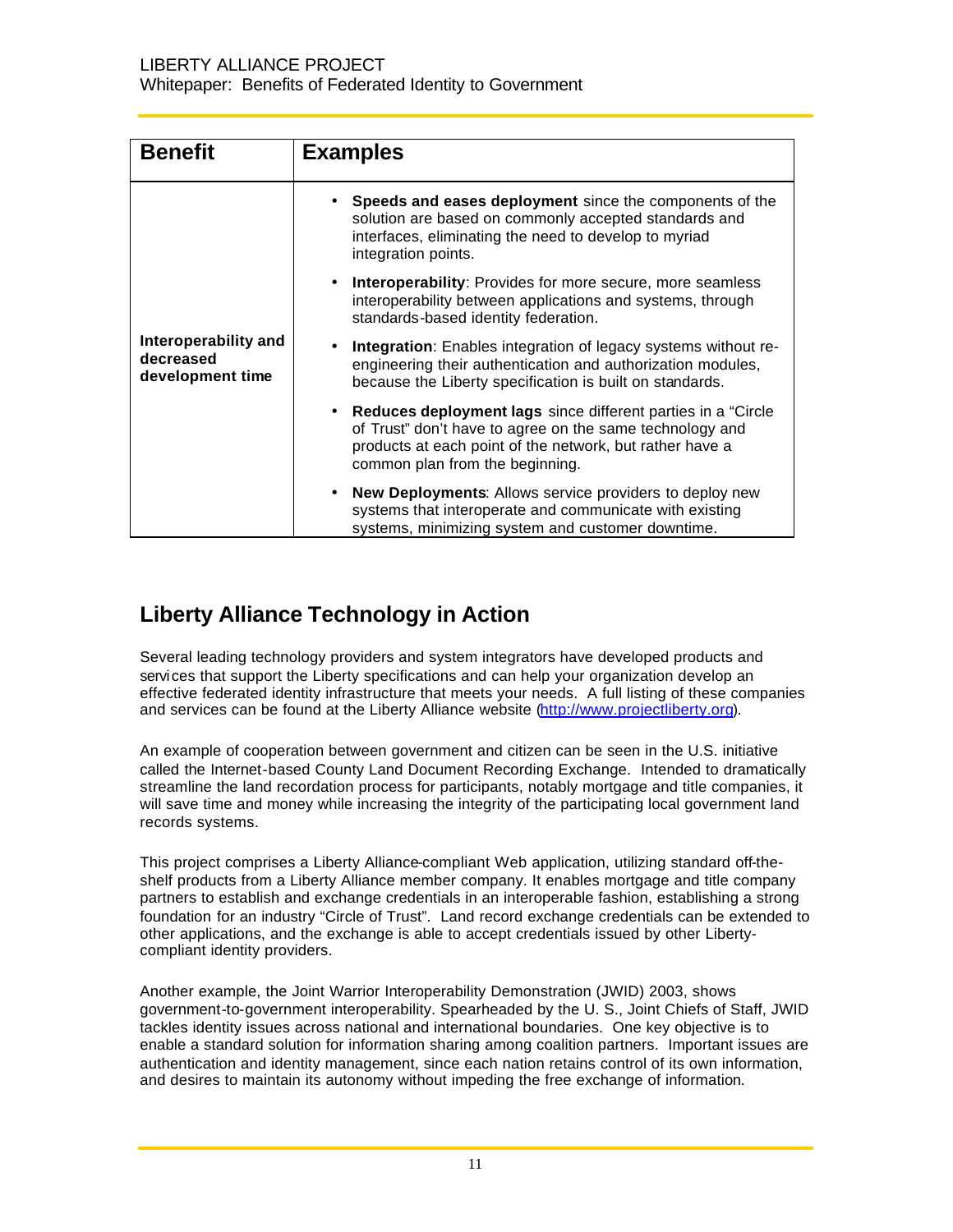In JWID 2003, military forces from six nations (Canada, Australia, New Zealand, United States, United Kingdom and Norway as the NATO representative), used Liberty Alliance member solutions to clearly demonstrate how federated identity management could save lives, increase communication and build stronger alliances. Because trust was set up among all the forces, no one country had to hold the root certificates for the others; each maintained its autonomy while benefiting from secure messaging. Using its federated authentication architecture, the solution tied together message traffic from land-based and maritime units from all six countries, showing the true potential and value of this approach in scenarios that required the ability to revoke credentials from field forces that may have been compromised.

#### **History of the Liberty Alliance and Federated Identity Management**

The Liberty Alliance was established by 16 companies in December 2001 with the goal of creating open, interoperable standards and guidelines for federated identity management to meet current and future business challenges. The Liberty Alliance is the only global, cross-industry standards effort that is working to address these business challenges; its membership has rapidly grown to more than 150 leading companies across the globe in a variety of industries and sectors.

Phase I of the Liberty specifications was released in 2002 and laid the foundation for crossdomain account linking and federation; leading technology companies have already released identity management products to support those protocols. The second phase of the Liberty specifications was released in November 2003 and included a framework for delivery of identitybased web services. Collectively, these specifications have created a complete foundation for identity services that will be released in future phases of the Liberty specifications. Some of these services will include geolocation, contact book, wallet and presence. The Liberty architecture and organization also allows for development of identity services based on vertical or market needs – fo instance, a group of government groups could come together to form e-citizen and/or eauthentication services based on the Liberty architecture.

### **Liberty Alliance Architectural Vision**

The Liberty Alliance Architecture consists of four key components, or frameworks, that have been developed and released in a phased approach. Each framework focuses on a different aspect of the identity puzzle. The Architecture is diagramed below along with details on business benefits of each framework.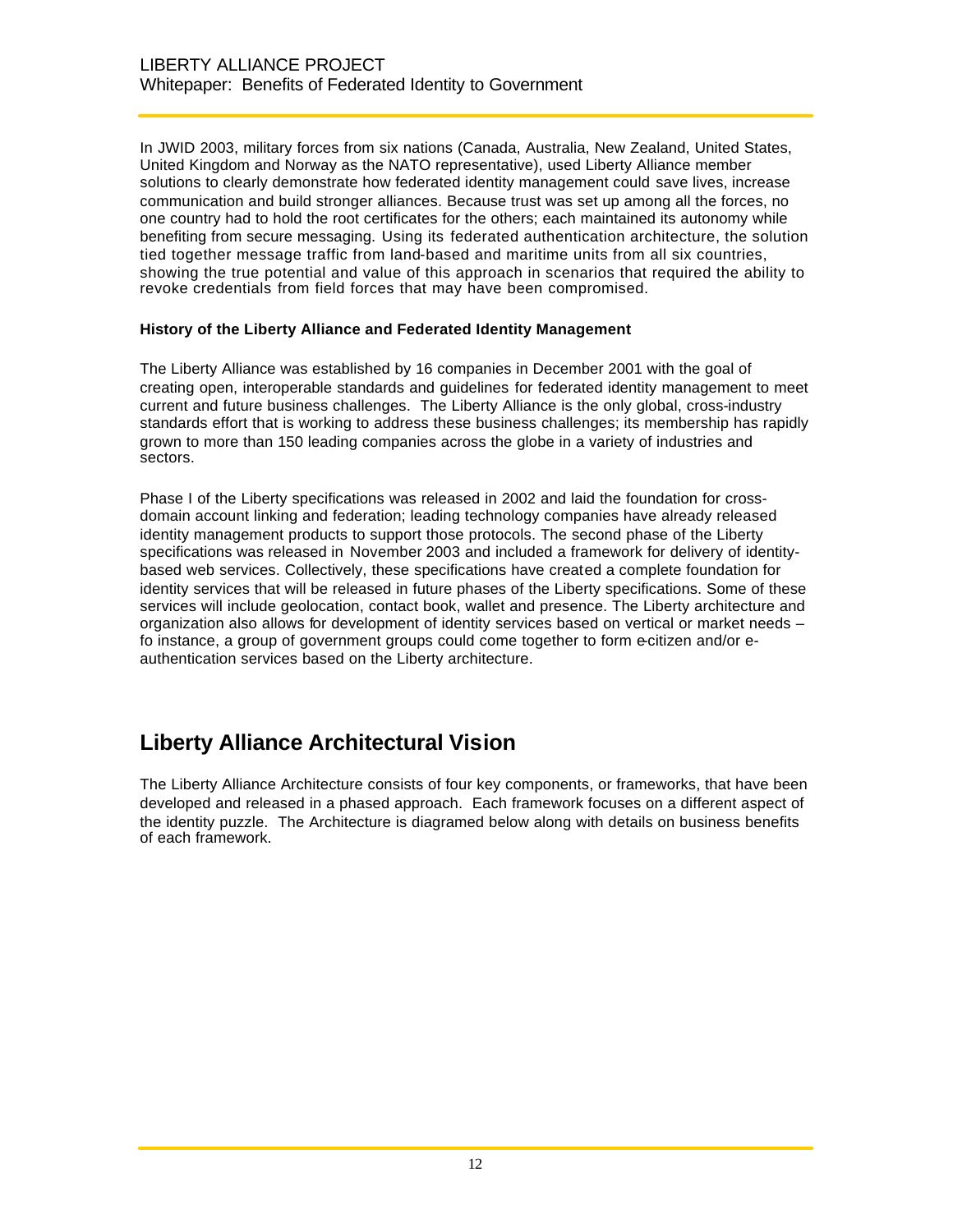### LIBERTY ALLIANCE PROJECT Whitepaper: Benefits of Federated Identity to Government

| Liberty Identity<br><b>Federation</b> | <b>Liberty Identity Services Interface</b><br><b>Specifications (ID-SIS)</b><br>Enables interoperable identity services such as personal<br>identity profile service, contact book service, geo-location<br>service, presence service and so on. |
|---------------------------------------|--------------------------------------------------------------------------------------------------------------------------------------------------------------------------------------------------------------------------------------------------|
| <b>Enables identity federation</b>    | <b>Liberty Identity Web Services Framework</b>                                                                                                                                                                                                   |
| and management through                | $(ID-WSF)$                                                                                                                                                                                                                                       |
| features such as                      | Provides the framework for building interoperable                                                                                                                                                                                                |
| identity/account linkage,             | identity services, permission based attribute sharing,                                                                                                                                                                                           |
| simplified sign on, and               | identity service description and discovery, and the                                                                                                                                                                                              |

More detail on the Liberty Alliance Project architecture can be found in the "Introduction to the Liberty Alliance Identity Architecture" white paper (http://www.projectliberty.org/press.html). In

Liberty specifications build on existing standards (SAML, SOAP, WS-Security, XML, etc.)

addition, a growing library of case studies and use case scenarios for employee/intranet, customer and business-to-business federated identity implementations are available for free public download at http://www.projectliberty.org/press/casestudies.

Liberty Identity Federation Framework (ID-FF): ID-FF comprises the Phase 1 Liberty Specifications (released in July 2002), and provides the mechanism for single sign-on and linking of separate accounts within a group of service providers in a circle of trust.

Liberty Identity Web Services Framework (ID-WSF): ID-WSF is part of the Alliance's Phase 2 release (released in November 2003), and provides an infrastructure for identity-based web services through aspects such as permission-based sharing of users' attributes, discovery of additional identity-based services, allowing for user security profiles, and support for differing types of client devices. This allows businesses to implement services leveraging an authenticated user's attributes and preferences (beyond their basic identity), and allows for the user to have fine-grained control over which identity attributes are shared under specific circumstances. For example, this enables users to personally control what information about themselves is available to other online services that they link to, such as mailing addresses, personal preferences, etc.

Liberty Identity Services Interface Specifications (ID-SIS): ID-SIS is a collection of specifications for interoperable identity-based service formats made possible by ID-WSF. Liberty has already released Service Interface Specifications for personal and identity profiles and is working on specifications for contact book, geo-location and presence; future Liberty releases will include specifications for other service interfaces. In addition, outside organizations can create their own Service Interface Specifications to plug into Liberty's Web Services Framework (ID-WSF). Companies can implement these services internally and/or as revenue-generating service offerings to external customers and business partners.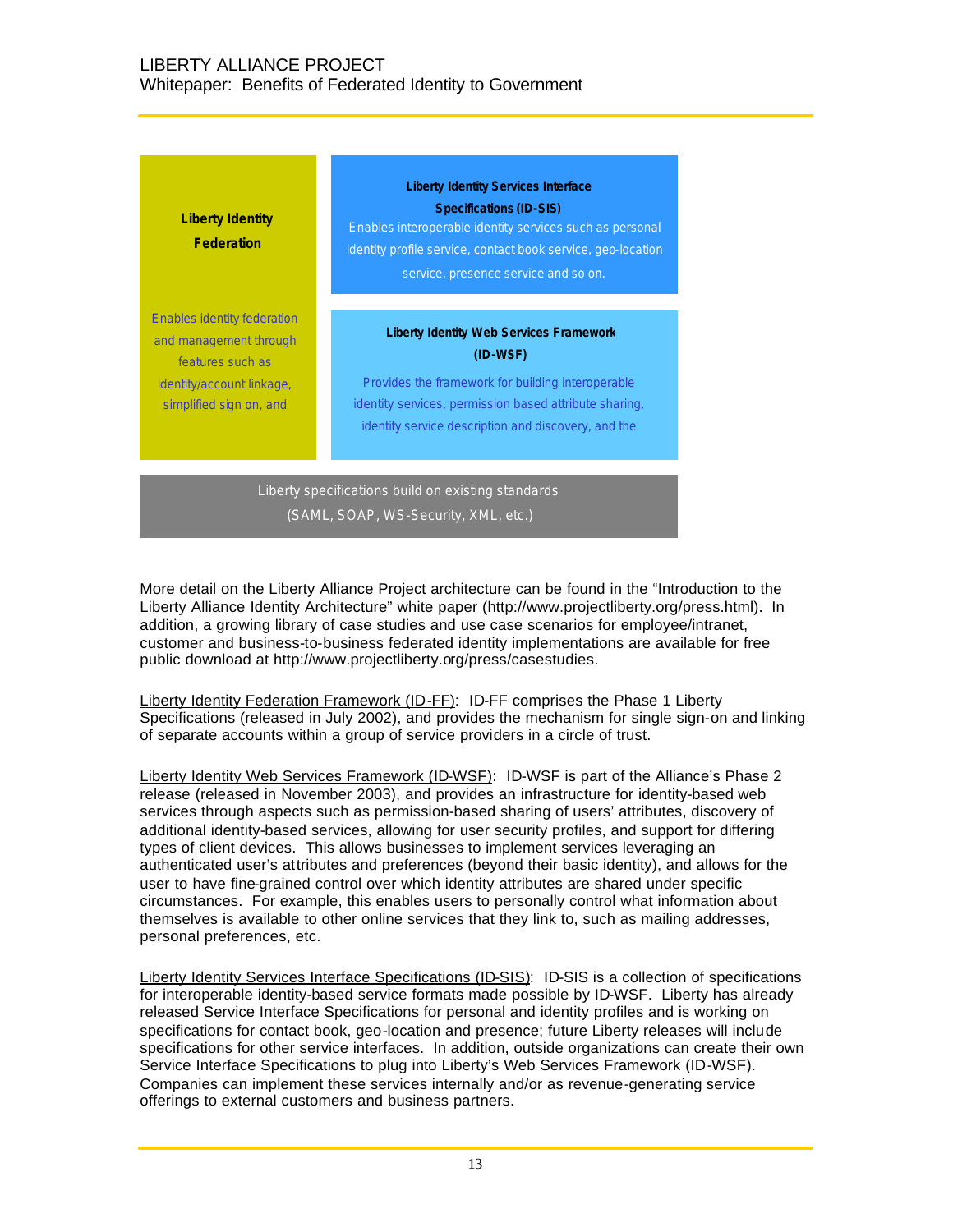Adoption and Adherence to Other Industry Standards: The Liberty Alliance is not only committed to developing and publishing an open standard for federated identity, but is supporting and incorporating other pertinent standards into the Liberty Alliance specifications. This means that a business can implement Liberty-enabled products and services with confidence in knowing that they will interoperate with the company's infrastructure, as well as the infrastructure of its customers and business partners. Proprietary identity systems may or may not support these standards, creating a potential information technology pitfall of runaway development time and costs.

### **Follow-on Information and Resources**

The Liberty Alliance realizes that technology specifications only address part of the challenge for implementing federated identity systems, which is why the Alliance also has published Business Guidelines in conjunction with the specifications.

These guidelines help organizations to implement federated identity systems that are sensitive to the latest global privacy and regulatory issues by highlighting and giving consideration to issues such as mutual confidence, liability, risk and fraud protection, compliance and information privacy.

The base set of these guidelines can be downloaded from the Alliance's website and can serve as a set of issues that organizations should consider when implementing the Liberty specifications. Future releases of the Business Guidelines will detail specific vertical and geographical business and policy issues associated with federated identity services.

Many of these considerations are also articulated in the Alliance's "Privacy and Security Best Practices" document; all documents can be downloaded from the Liberty Alliance website at http://www.projectliberty.org.

## **Summary and Call to Action**

The Liberty Alliance Project has developed a business-ready architecture that will result in cost savings, new revenue opportunities, increased security, and greater technical flexibility and efficiency.

More information on the Liberty specifications and business guidelines as well as on Libertyenabled products and services can be found on the Alliance's website at www.projectliberty.org.

In addition to implementing a Liberty-enabled identity infrastructure, there are also tangible benefits to joining the Alliance. There are multiple levels of membership, with membership dues that scale according to the size of your organization. By joining the Alliance, your organization can actively influence the future of federated identity management and the activities of the Alliance through:

- Participation in development of market requirements, specifications, roadmaps, and other guidelines that guide the work and perspective of the organization
- Networking across member organizations, gaining a better understanding of needs that exist across various vertical and horizontal sectors
- Pre-release review of specifications and other materials before publicly available